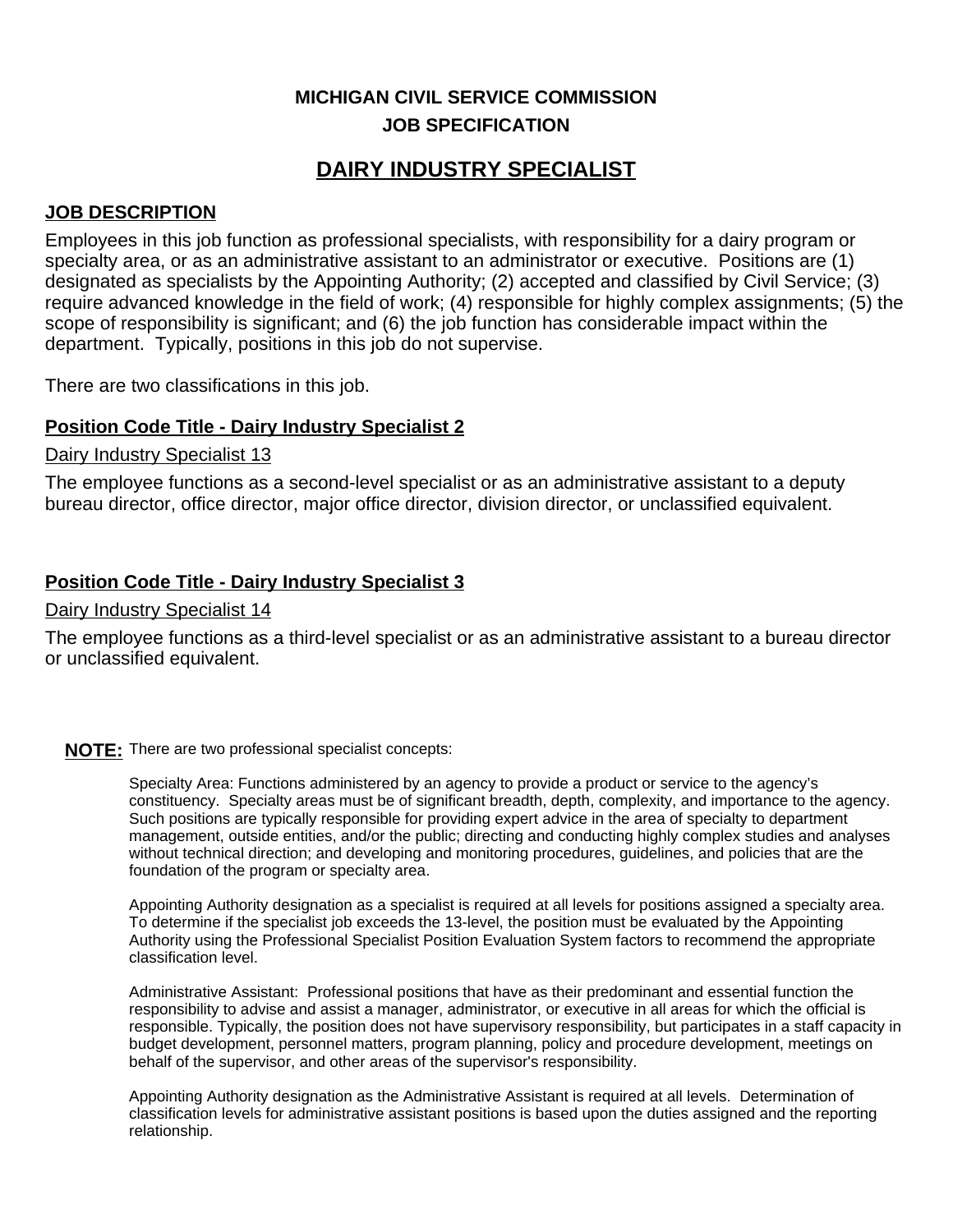### **JOB DUTIES**

**NOTE:** The job duties listed are typical examples of the work performed by positions in this job classification. Not all duties assigned to every position are included, nor is it expected that all positions will be assigned every duty.

Administrative Assistant:

Advises and assists the official in all areas of responsibility.

Carries out special projects as assigned by the official.

Assists in program planning, policy, and procedural development.

Participates in budget development.

Represents the official at meetings.

Specialist:

Serves as a technical consultant and liaison with industry and governmental agencies.

Formulates procedures, policies, and guidelines for assigned dairy industry program.

Develops and implements dairy industry health program goals and plans.

Conducts research and analysis to develop alternative program strategies.

Reviews blueprints, flow diagrams, and electrical schematics prior to installation of new or different equipment in dairy plants.

Inspects and tests continuous pasteurizes for such items as product flow rates, holding times, upper limit on timing pumps, process temperatures, regenerator pressure control systems, time delay relays, diversion set points, and flow diversion valves.

Represents the department in enforcement proceedings and settlement discussions.

Serves as an expert witness on enforcement programs or other areas of expertise.

Maintains records, and prepares reports and correspondence related to the work.

Performs related work as assigned.

### **JOB QUALIFICATIONS**

#### **Knowledge, Skills, and Abilities**

NOTE: The degree of knowledge required is a function of job complexity, program or specialty scope, and impact which increases with the level of the position.

Administrative Assistant:

Knowledge of the principles and techniques of administrative management; including, organization, planning, staffing, training, budgeting, and reporting.

Knowledge of fiscal planning, budgeting, and management.

Specialist:

Knowledge of the operational and technical problems involved in the administration of a specialized program.

Knowledge of the assigned program specialty.

Administrative Assistant and Specialist:

Knowledge of methods of planning, developing, and administering programs.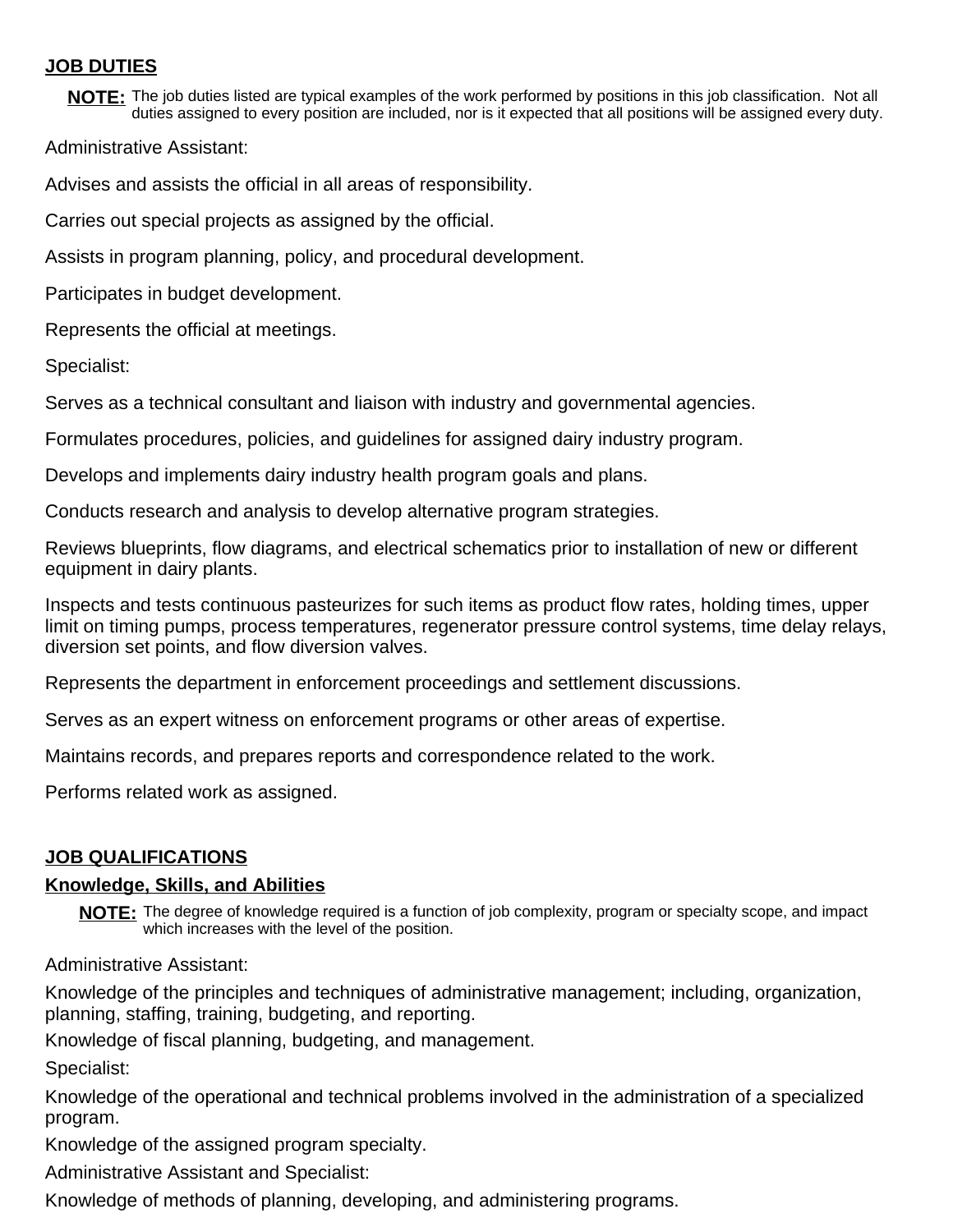Knowledge of state and federal laws and legislative processes related to the work.

Knowledge of reporting methods and techniques.

Knowledge of the principles and practices of the dairy industry.

Knowledge of the principles and practices of physical or biological sciences, sanitary science, or environmental health.

Knowledge of the techniques used in the collection and analysis of data.

Knowledge of the standard practices, processes, tools, equipment, and materials related to the buying, selling, production, processing, handling, and sale of dairy products.

Knowledge of expert witness techniques.

Ability to apply knowledge of the activities and techniques of the dairy industry.

Ability to interpret and prepare complex scientific and legal documents.

Ability to collect, identify, and analyze, data.

Ability to prepare charts, maps, and other graphs to show the analysis of data.

Ability to organize and write technical reports.

Ability to interpret tests, and surveys, and analyze results, and to follow through with appropriate course of action.

Ability to plan, direct, and coordinate program and administrative activities of a complex, interrelated, and interdependent nature where unknowns and numerous contingency factors are involved.

Ability to formulate policies and procedures relevant to program areas based on information of a conceptual nature from varied and complex sources.

Ability to plan, coordinate, and expedite work projects.

Ability to interpret complex rules and regulations.

Ability to operate scientific equipment used in conducting investigations and analyses.

Ability to serve as a technical advisor to others on work-related topics.

Ability to conduct liaison activities with others on matters related to dairy industry.

Ability to provide expert testimony at hearings.

Ability to communicate with others verbally and in writing.

Ability to maintain records, prepare reports and conduct correspondence related to the work.

Ability to maintain favorable public relations.

## **Working Conditions**

None

## **Physical Requirements**

None

## **Education**

Possession of a bachelor's degree in animal science, biochemistry, biology, chemistry, environmental health, food science/technology, microbiology, toxicology, veterinary science, or a related field including 10 semester (15 term) credits in one or a combination of the following: biology or chemistry.